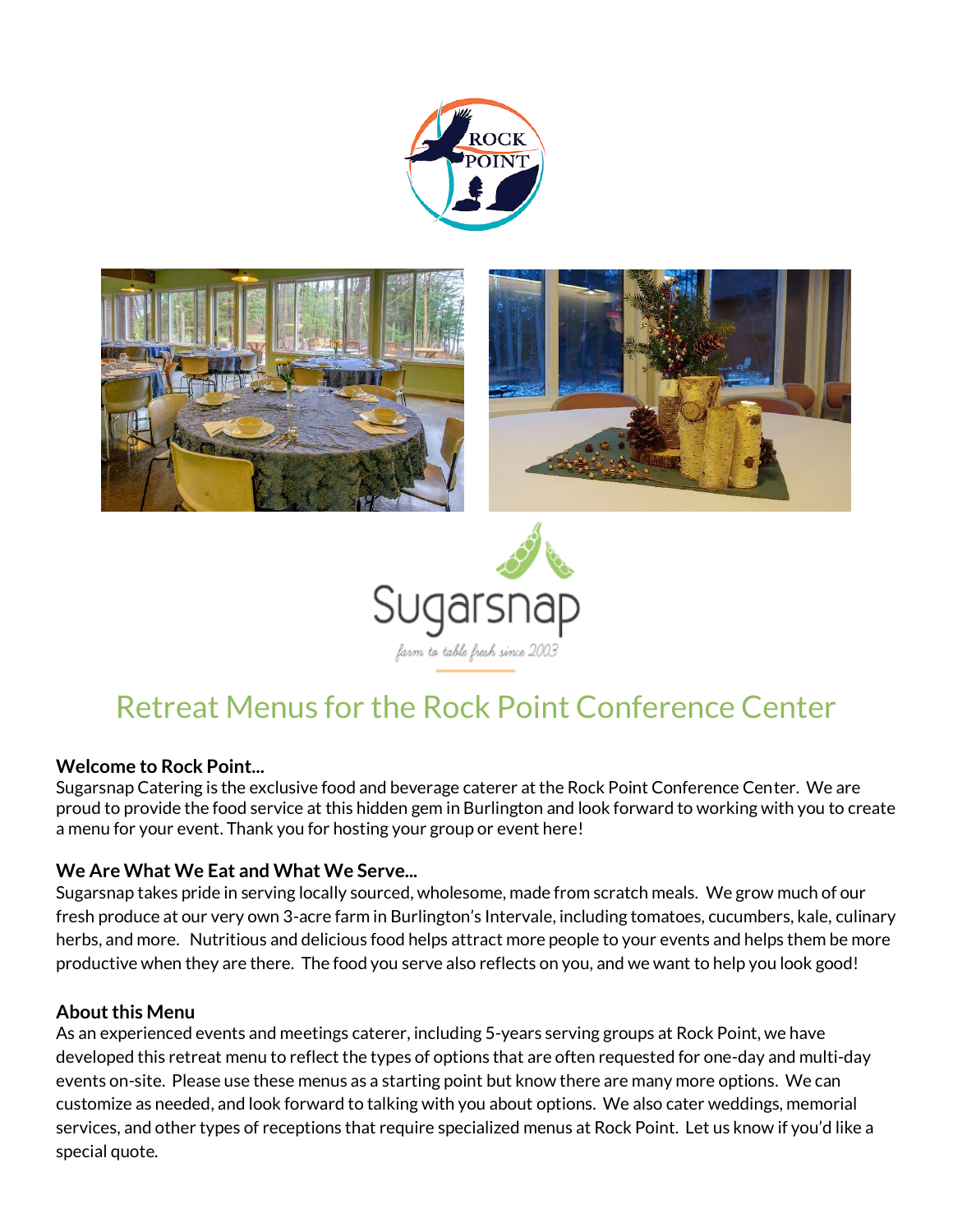## **The process**

Once you have booked space at Rock Point an indicated that you would like to have all or some of the event catered, Rock Point staff will refer you to our Sugarsnap to plan your menu.

- 1. Begin by reviewing these menus to understand our basic options.
- 2. Meet or schedule a phone call with our Event Producer, Gare Reid, to discuss your event.
- 3. Review a proposal/contract our Event Producer creates. If you choose to work with Sugarsnap for your event, we will require a 50% non-refundable retainer and signed contract before moving forward with the planning process.
- 4. Work with our Event Producer to finalize the details, final menus, and guest count schedule.
- 5. Enjoy the Event and know we have all the details covered!
- 6. Final payment is required 7 days after the event. Sugarsnap will send an invoice for food only (event space is billed by Rock Point)

Rest assured that we communicate on a regular basis with Rock Point staff so nothing will be lost in translation.

### **What these menus include**

The pricing presented for each menu includes:

- ❖ All of the food
- ❖ Beverages
- ❖ Service Staff
- ❖ Equipment required

### **What the menus don't include**

- $\div$  11% rooms and meals tax, any additional special equipment needed to execute the event
- ❖ Any additional add-ons, customized menus or involved set up

### **Meal Times**

The pricing is based on our standard setup and meal times. Standard meal times are as follows and will be served in the room you have rented, unless otherwise indicated ahead of time. We would be happy to adjust based on the schedule for your day. Let us know if you prefer a different time. If our staff need to stay late to accommodate late arrivals, there will be an additional charge of \$15 for every 15 minutes they must stay.

- ❖ Breakfast 8-9 am
- $\cdot$  Lunch 12-1 pm
- ❖ Dinner 5-6 pm

# **Food Allergies & Preferences:**

Please let us know ahead of time any special requests or dietary restrictions. We can help you choose options that will accommodate your group. We can also provide alternate meals for individuals when necessary. Depending on your needs, there may be some additional costs. We cook with a wide variety of products in our commercial kitchen, including nuts, shellfish and gluten. Please be aware that we are very careful, but we use the same cooking equipment with all of our ingredients. Use this legend to choose menu items that fit your needs: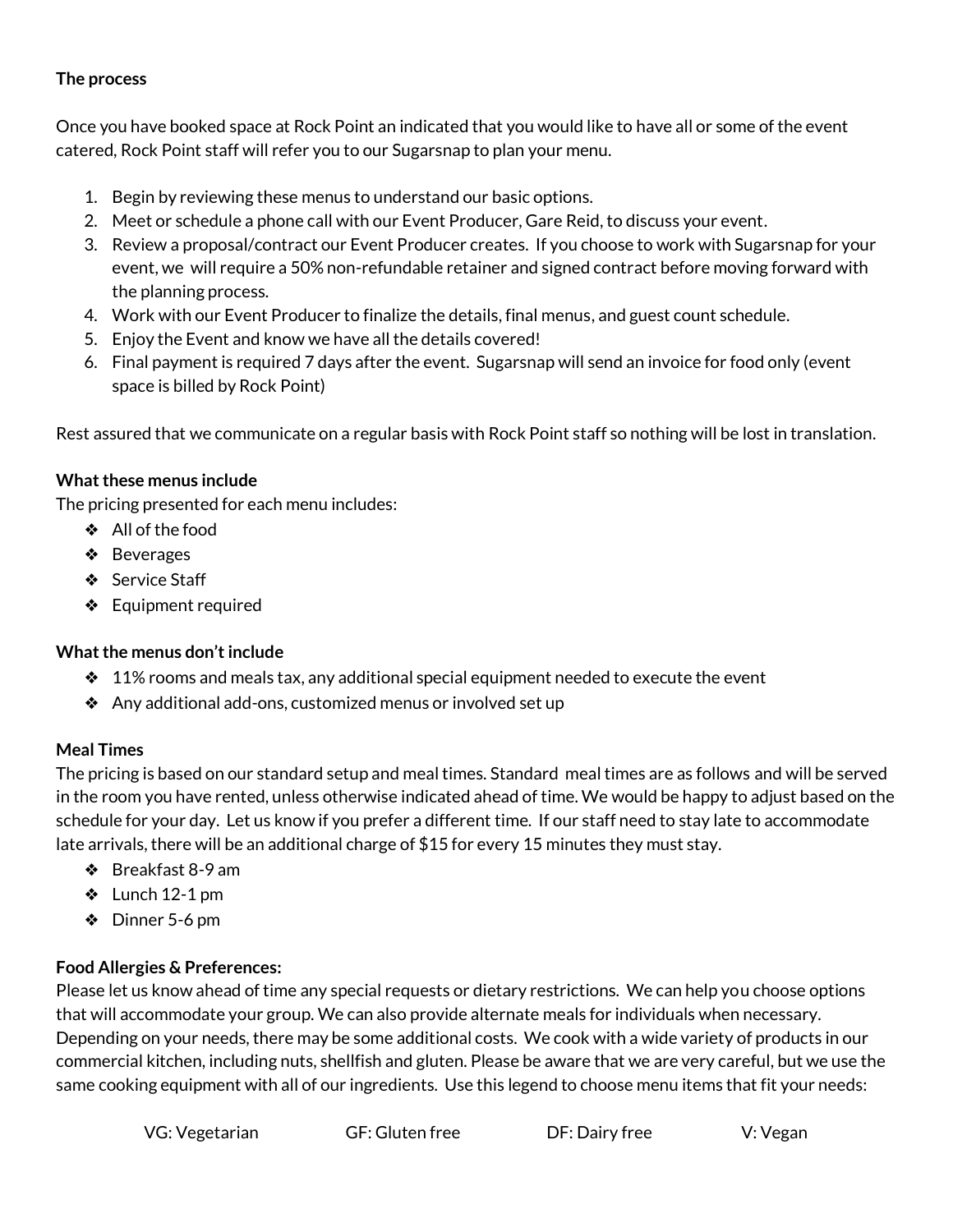#### **Minimum Guest Count**

We require a minimum of 10 guests to provide meal service. Groups of less than 10 people will be charged for 10 meals.

## **Final Menu Choices & Guest Count**

Please finalize your menu fourteen (14) days prior to your event. This includes provisions for those requiring special meals due to allergies or preferences. If your event is scheduled at short notice ( less than 14 days prior to the event date), menus should be finalized five (5) days after Sugarsnap first contacts you.

Please provide a tentative guest count at the time of the order, and a final minimum guest count seven (7) days prior to the event. The guest count can go up slightly after that but not down. Please provide final menu choices seven (7) days prior to your event. After that we will do our best to accommodate any requested changes.

### **Venue Requirements**

Sugarsnap in collaboration with the Rock Point Center does all of the setup and breakdown of the space for your event. All logistics and billing for lodging and event spaces are handled directly with Rock Point Center.

# **Our Rock Point Center Specialist, Gare Reid, is ready to help**

gare@thesnapvt.com 802- 861-2951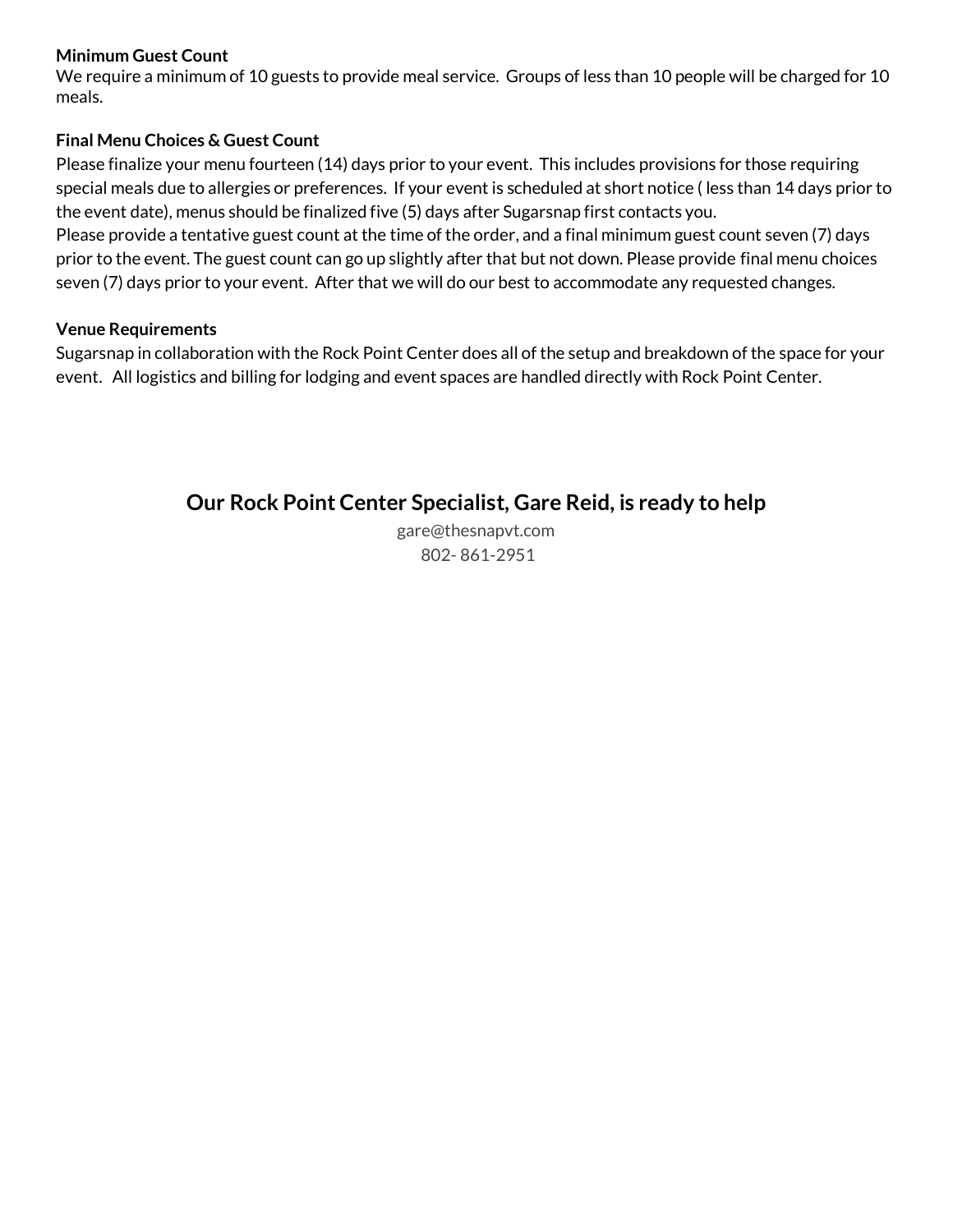

# **Breakfast**

# **Continental Breakfast**

**\$11 per person** 

- ❖ Breakfast breads (such as coffee cake and banana bread)
- ❖ Hard boiled eggs
- ❖ English muffins with butter, jelly, peanut butter (myo toast)
- ❖ Whole Fruit
- ❖ Coffee & tea service
- ❖ Water station

# **Sugarsnap Breakfast**

- **\$18 per person** 
	- ❖ Scrambled eggs (GF, VG, DF)
	- ❖ Oven baked home fries (GF, DF, V)
	- ❖ Breakfast sausage (DF, GF)
	- ❖ English muffins with butter, jelly, peanut butter (myo toast)
	- ❖ Whole fruit
	- ❖ Coffee & tea service
	- ❖ Water station

# **Vermonter Breakfast**

**\$18 per person** 

- ❖ Waffles with Vermont maple syrup
- ❖ Hard boiled eggs
- ❖ Bacon
- ❖ Fruit salad
- ❖ Coffee & tea service
- ❖ Water station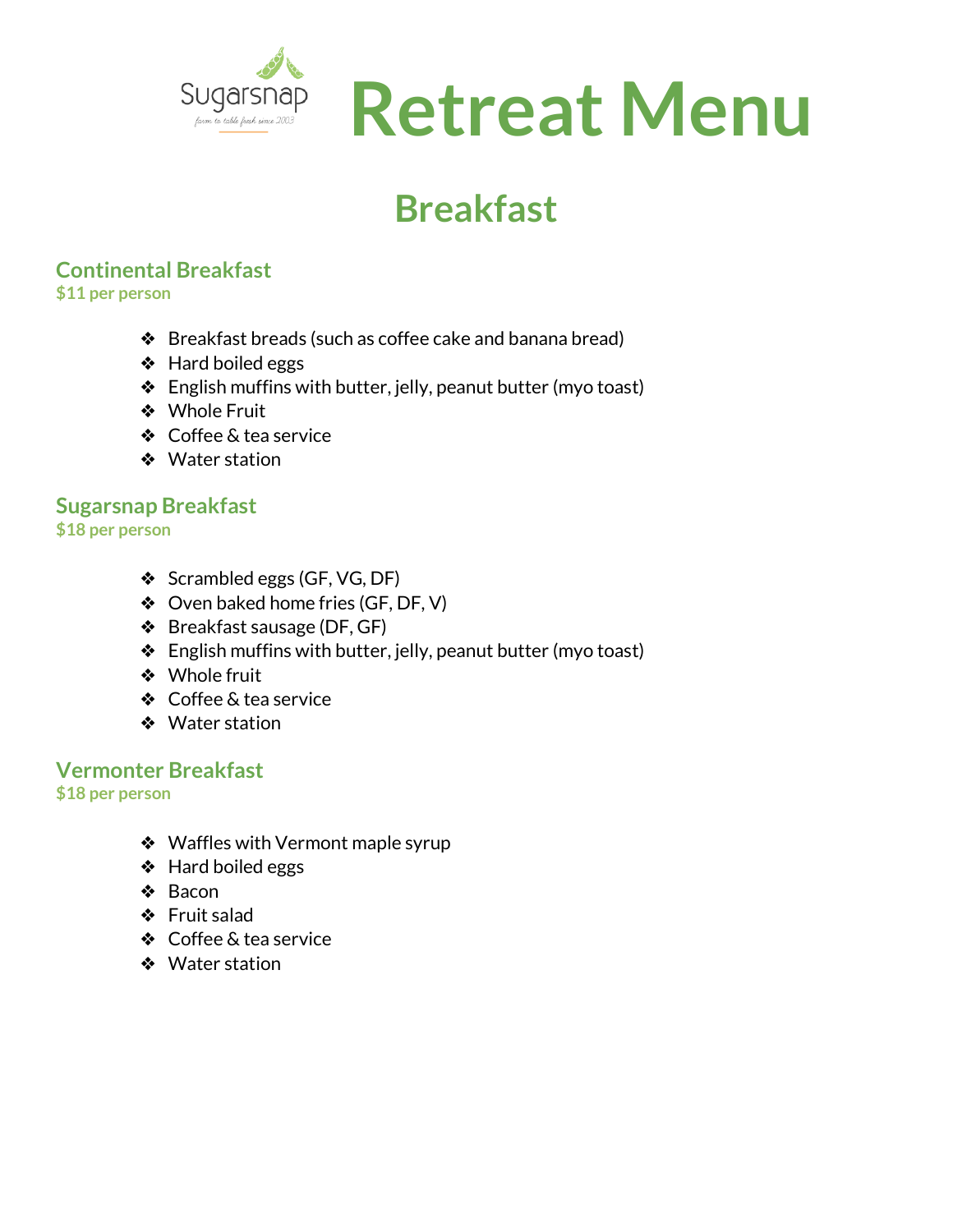# **Round out your Breakfast with these optional add-ons:**

- ❖ Orange Juice bottles
	- $\geq$  \$2.50 / 8 oz per person
- ❖ Buttermilk & Brown Sugar Steel Cut Oats with Seasonal Fruit Compote (VG)
	- $\geq 1.50 / 6$  oz per person
- ❖ Mini Muffins (VG)
	- $\geq 2.00$  / mini muffin
- ❖ Mini Scones (VG)
	- $\geq$  \$2.00 / mini scone
- ❖ Applewood Smoked Bacon (DF, GF)
	- $\geq 1.75/2$  pieces bacon
- ❖ Breakfast Sausage (DF, GF)
	- $\geq$  \$2.50 / 2 pieces sausage link
- ❖ Greek Yogurt Cups (GF, VG)
	- $>$ \$2.00/cup
- ❖ Housemade Granola & Yogurt (VG, GF)
	- $>$ \$2.50/cup
- ❖ Fresh Bagels & Cream Cheese (VG)
	- $\geq$  \$3.00 / bagel with cream cheese
- ❖ Fruit Salad (GF, DF, V)
	- $\geq$  \$2.75/3 oz salad
- ❖ Gluten Free Bread
	- $\geq 2.00$  extra for 2 slices
- ❖ Gluten Free Baked good
	- $\geq$  \$2.00 extra for 1 Baked Good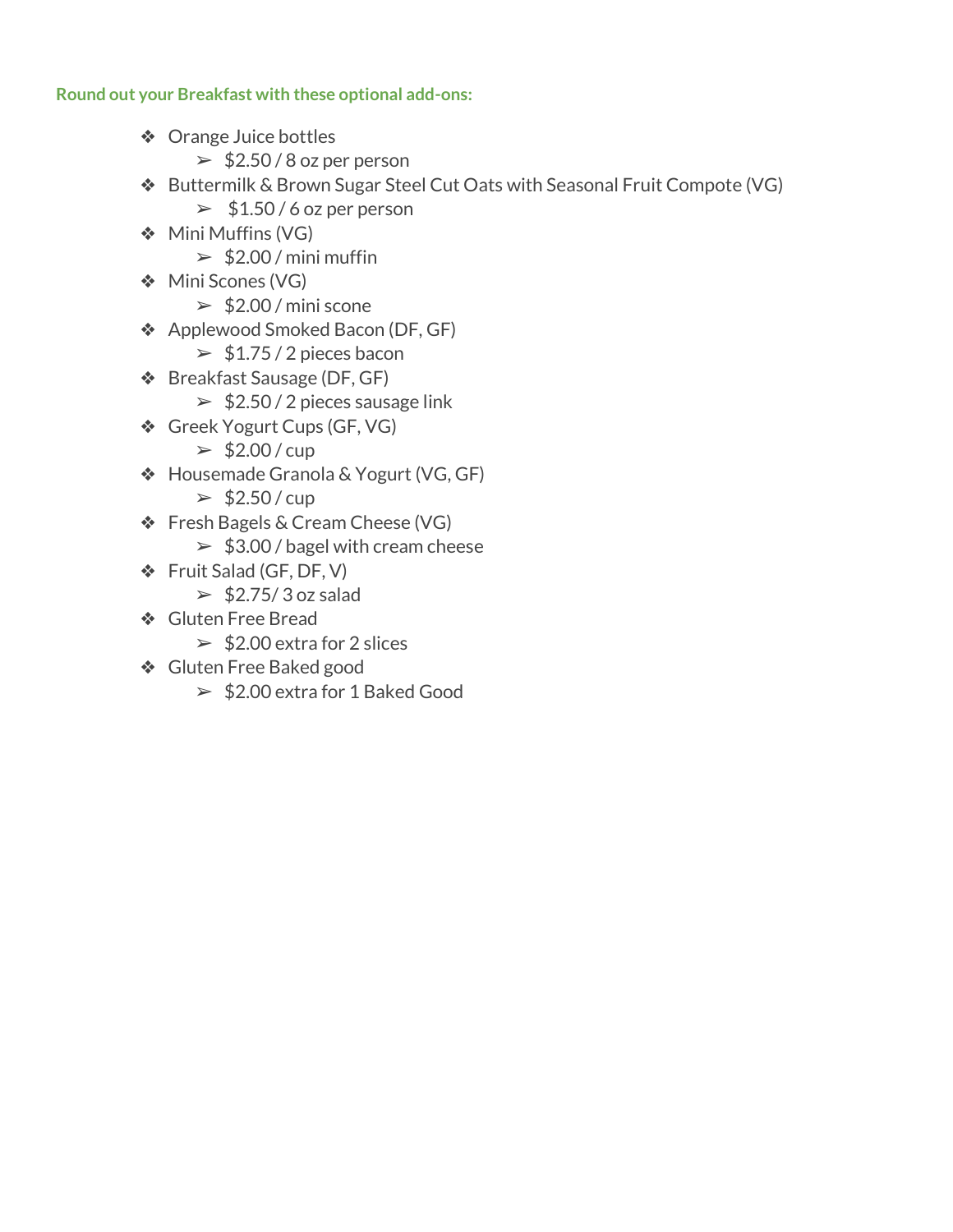# **Lunch**

**Bagged Lunch \* Drop off service only; groups under 20 \$13 per person**

- ❖ Whole Sandwich (choose from list)
- ❖ Whole Fruit OR Chips OR Prepared Salad (Choose 1 for entire order)
- ❖ Assorted Cookie

# **Make Your Own Sandwich, cup of soup, garden salad \$18 per person**

- ❖ Make your own sandwich bar
- ❖ House made soup (1 choice)
- ❖ Garden salad with one house made dressing
- ❖ Assorted Cookies
- ❖ Iced Tea or Lemonade
- ❖ Water

# **Salad Sampler, garden salad, grilled chicken \$20 per person**

- ❖ 2 prepared salads (choose from list),
- ❖ grilled chicken
- ❖ garden salad with house-made dressing
- ❖ house made focaccia & butter
- ❖ assorted cookies
- ❖ Iced Tea or Lemonade
- ❖ Water

# **One Dish Meal**

# **\$20 per person**

- ❖ Pick 1 casserole
- ❖ Bread & Butter
- ❖ Garden Salad with House-made Dressing
- ❖ Assorted Cookies
- ❖ Iced Tea or Lemonade
- ❖ Water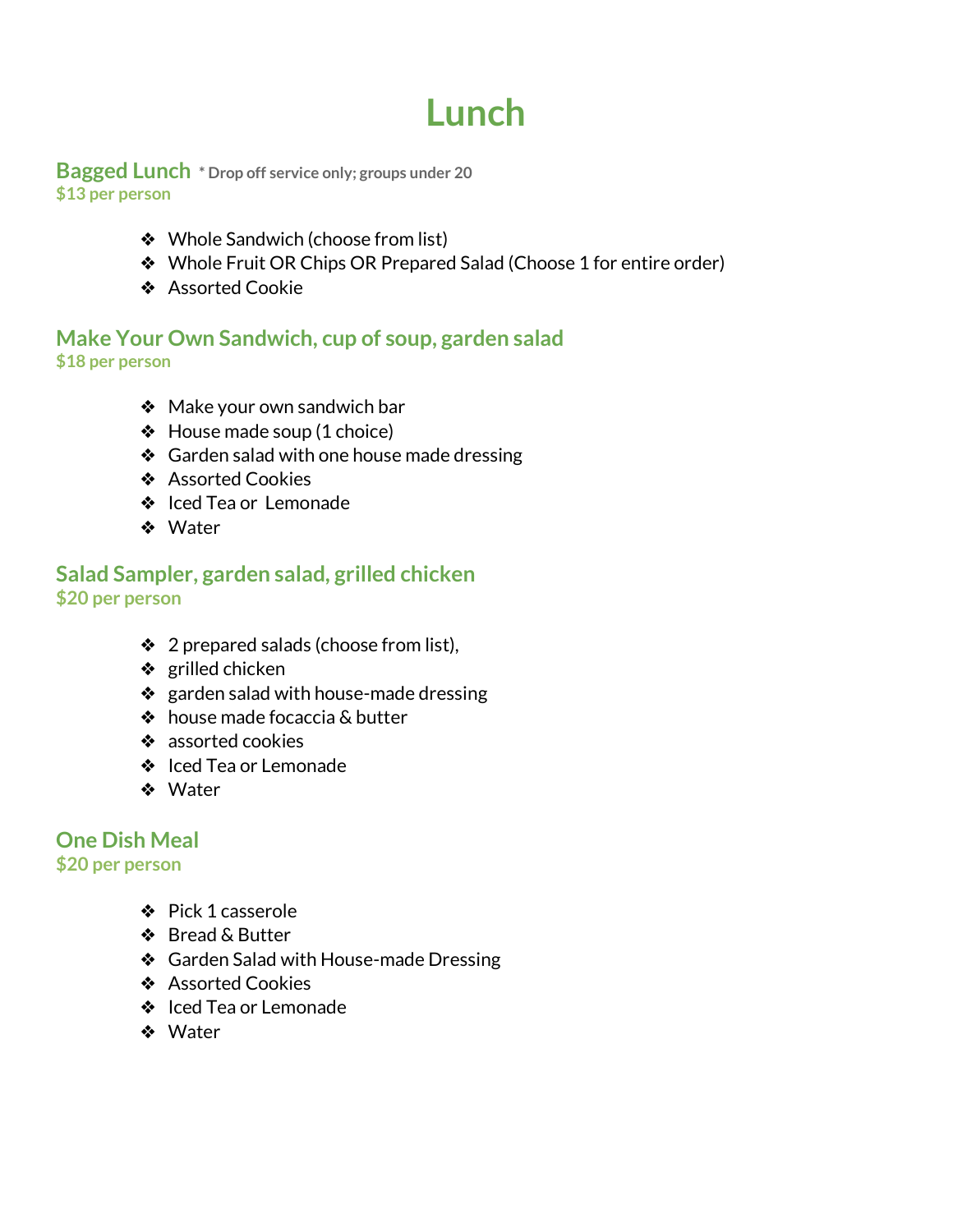#### **Round out your Lunch with these optional add-ons:**

- ❖ Beverage Choices:
	- ➢ Bottled Water \$2.00
	- ➢ Spindrift Seltzers \$2.00
	- $\geq$  Coke Product Sodas \$2.00
	- ➢ Nantucket Nectars \$2.00
- ❖ Deep River kettle chips, assorted flavors
	- $\geq$  \$2.50/bag
- ❖ One prepared salad from the list below
	- $\geq$  \$2.00 / 3-4 oz portion
- ❖ Bread & Butter
	- $\geq 1.50$  / per slice per person
- ❖ Seasonal House Made Cup of Soup
	- $\geq 43.95 / 8$  oz cup
- ❖ Gluten Free Bread
	- $\geq 2.00$  extra for 2 slices
- ❖ Gluten Free Cookie
	- $\geq$  \$2.00 extra for 1 cookie

#### **\*\*\*Sandwich Options**

- ❖ **Turkey Gobbler**
	- ➢ Provolone, pesto, cranberry compote, arugula, house sourdough
- ❖ **Harvest Ham**
	- $\blacktriangleright$  Apple compote, cheddar, lettuce, house wheat
- ❖ **Hummus Wrap (v)**
	- $\triangleright$  With seasonal vegetables and greens

#### **\*\*\*Prepared Salad Options**

- ❖ Fruit Salad (DF, GF, V)
- ❖ Southwest Black Bean Salad (DF, GF, V)
- ❖ Beet & Chevre (vg, gf)
- ❖ Apple Celeriac Slaw (vg, gf,df)
- ❖ Sweet Potato & Lentil (v, df, gf)
- ❖ Brussels & Walnut (vg, gf)
- ❖ Winter Quinoa Salad (DF, GF, V)

#### **\*\*\*Soup Options**

- ❖ Broccoli Cheddar Ale (VG)
- ❖ Sweet Potato Chipotle (GF, VG)
- ❖ Tomato Quinoa (GF, VG)
- ❖ Coconut Carrot Ginger (GF, V)
- ❖ Creamy Butternut (VG, GF)
- ❖ Hungarian Mushroom (VG)
- ❖ Sausage White Bean and Kale (GF, DF)
- ❖ Chicken & Wild Rice (DF, GF)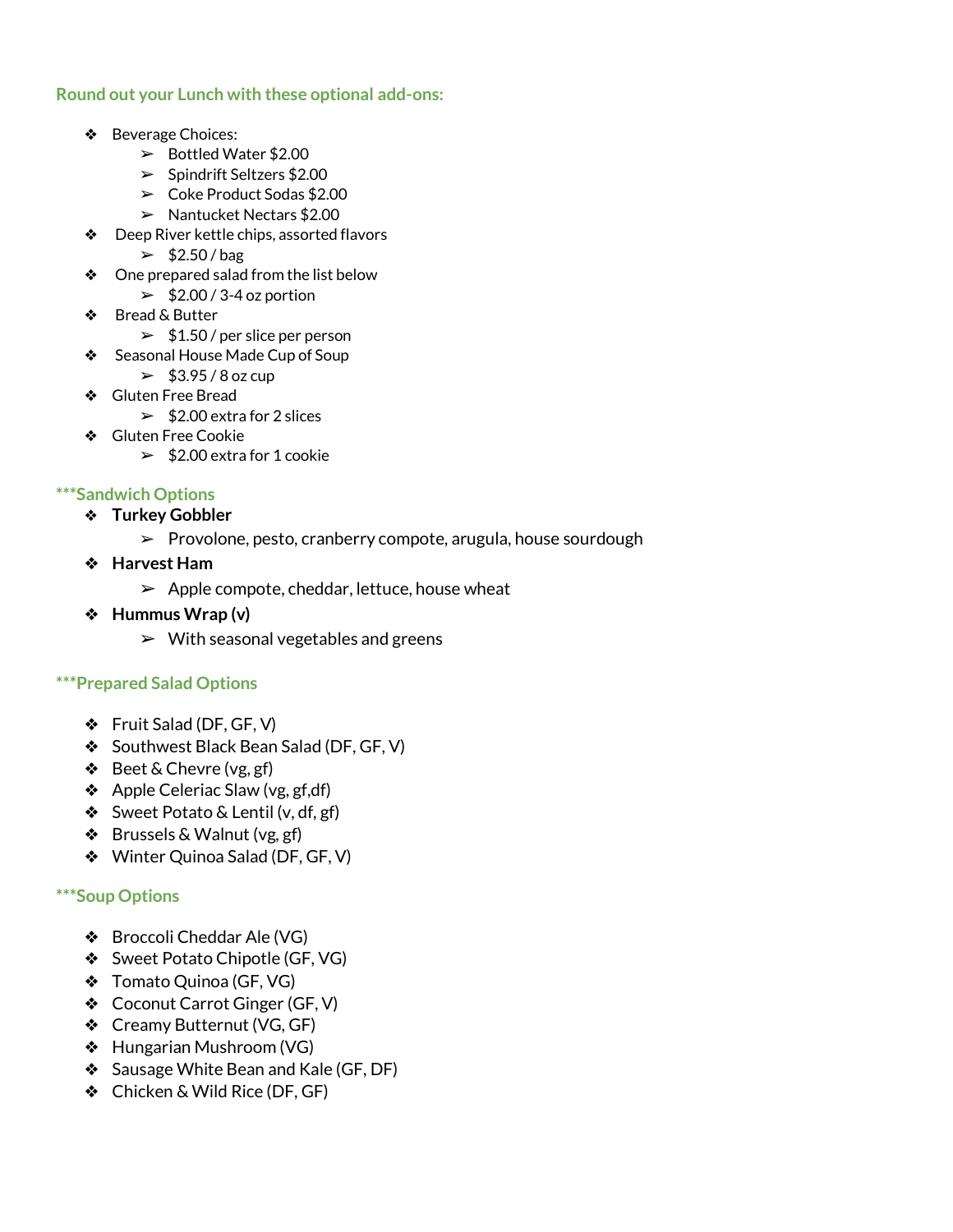#### **\*\*\*One Dish Meals Choices**

- ❖ Vegetable Curry with Chickpeas and Rice (DF, GF, V)
- ❖ Macaroni & Cheese with Caramelized Onions & Herbs (VG)
- ❖ Shepherd's Pie (GF)
- ❖ Cajun Jambalaya (GF, DF)
- ❖ Chicken and Broccoli
- ❖ Farm Vegetable Bake (V, GF, DF)
- ❖ Sweet Potato Enchilada
- ❖ Root Veggie Lasagna (V)
- ❖ Meat Lasagna
- ❖ Herb and Spinach Pie (V)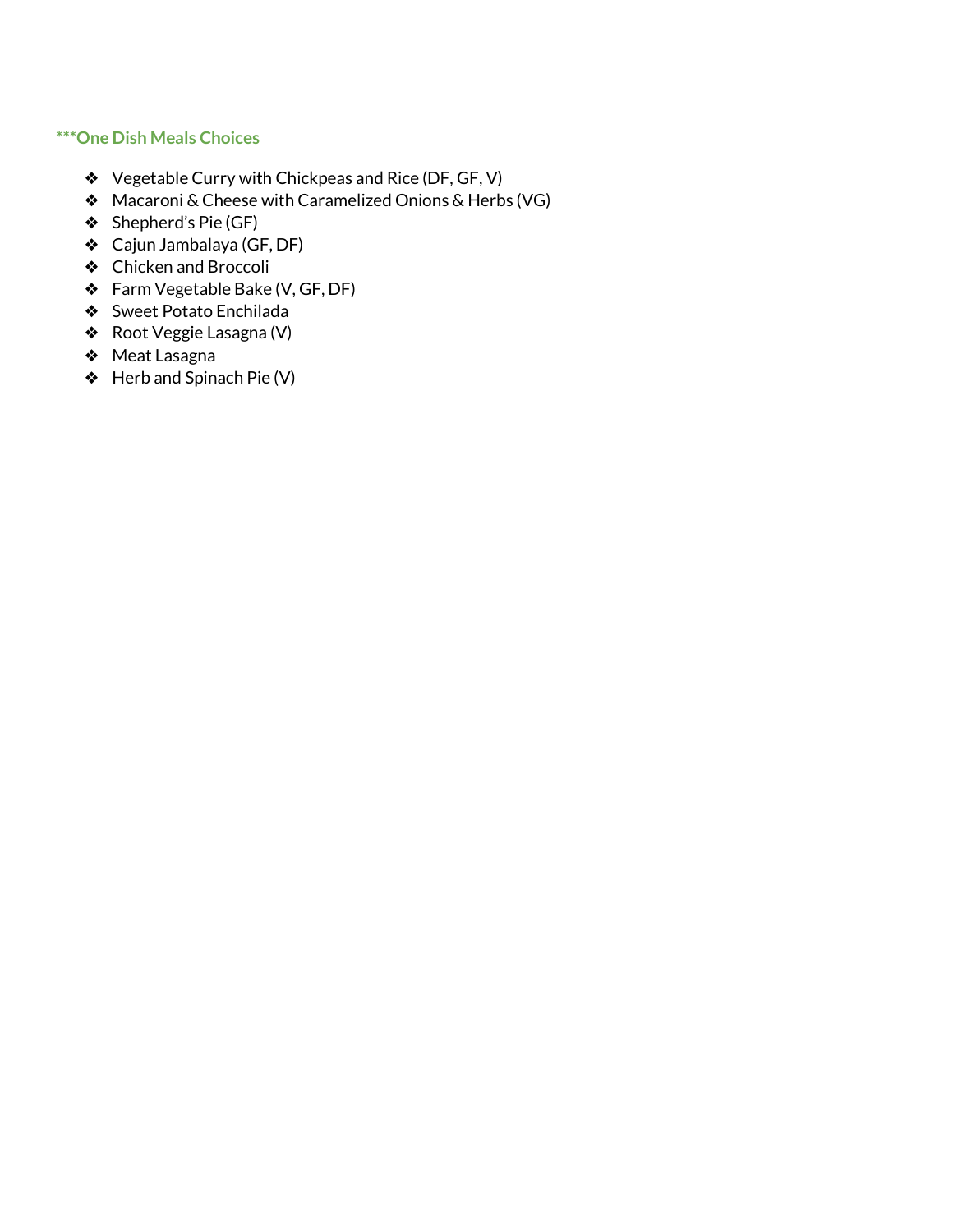# **Dinner**

# **One Dish Meal**

**\$20 per person**

- ❖ Pick 1 casserole
- ❖ bread & butter
- ❖ garden salad with house-made dressing
- ❖ Assorted cookies
- ❖ Iced Tea or Lemonade
- ❖ Water

# **Customize your Dinner Menu \$27 per person**

# **Proteins \* Pick 1**

- ❖ Slow cooked pork with Cider Sauce
- ❖ Pan roasted Chicken with Herbed Gravy
- ❖ Braised Beef with Rosemary Red Wine Sauce

# **Vegetarian \* Pick 1**

- ❖ Cauliflower Cakes with Pea Almond Sauce
- $\triangle$  Stuffed winter squash with four grain pilaf with lemon, pepitas & cranberries with Buttercup sauce
- ❖ Black Lentil & Feta Stuffed Pepper
- ❖ Mushroom Wellington with cider sauce
- ❖ Cabbage Bundles with Smoked Tomato Sauce

# **Starch & Vegetable \* Pick 2**

- ❖ Lemon Herb Roasted Roots (V, GF)
- ❖ Garlic Kale (V, GF)
- ❖ Parsnip Mashed Potatoes (VG, GF)
- ❖ Four Grain Pilaf (V, GF)
- ❖ Rice Pilaf with Cranberries and Pepitas (V, GF)
- ❖ Roasted Potatoes with Herbs (V, GF)
- ❖ Maple Roasted Carrots (V, GF)
- ❖ Roasted Cauliflower & Broccoli (V, GF)

# **All meals come with:**

- ❖ Iced Tea
- ❖ Water
- ❖ Dinner Rolls & Butter
- ❖ Chef's Choice Dessert (cookies, bars etc.)